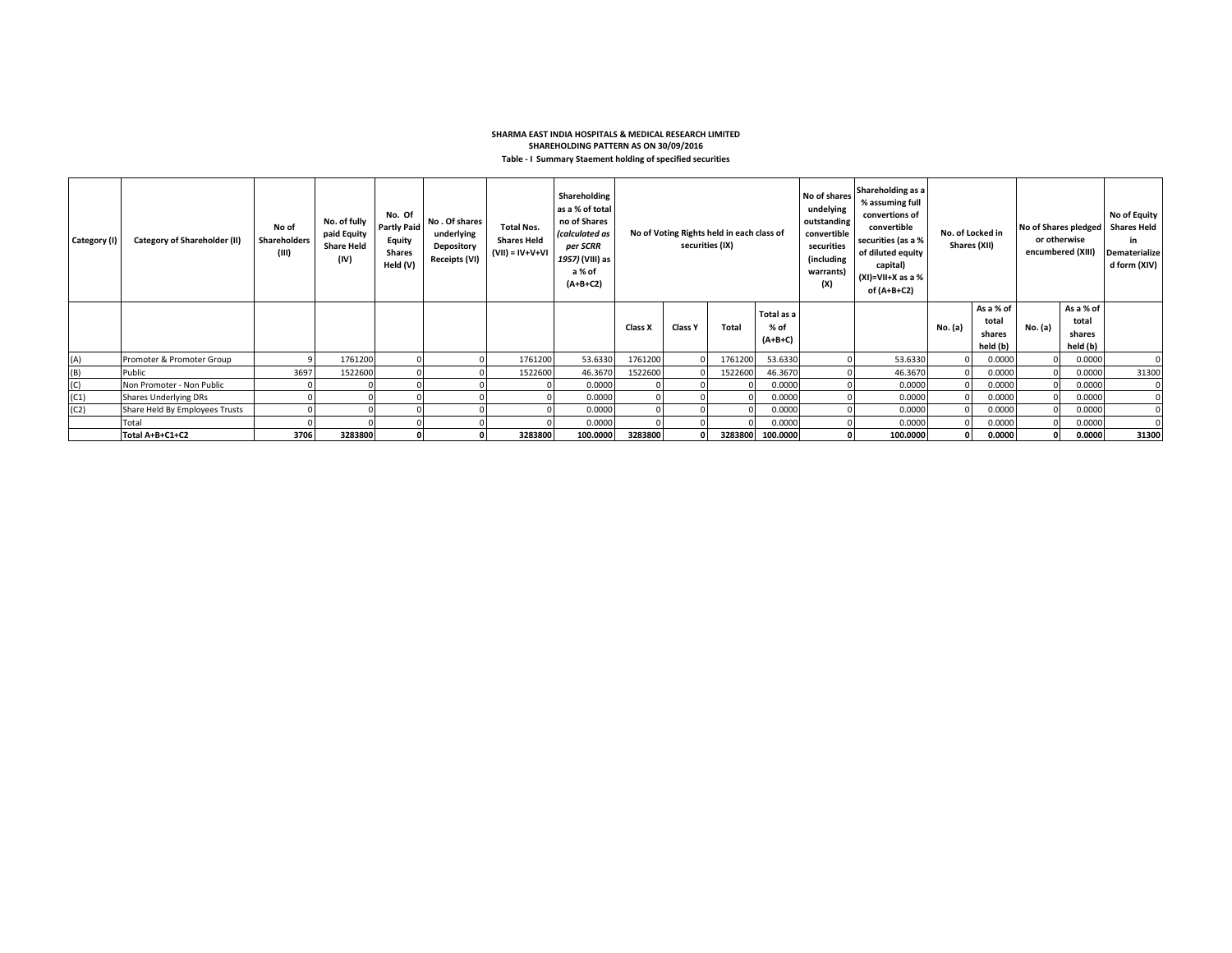## **Table - II Statement showing shareholding pattern of the Promoter and Promer Group SHAREHOLDING PATTERN AS ON 30/09/2016 SHARMA EAST INDIA HOSPITALS & MEDICAL RESEARCH LIMITED**

| S.No. | Category & Name of the Shareholder (I)               | <b>PAN (II)</b> | No of<br><b>Shareholders</b><br>(III) | No. of fully<br>paid Equity<br><b>Share Held</b><br>(IV) | No. Of<br><b>Partly Paid</b><br>Equity<br><b>Shares</b><br>Held (V) | No. Of shares Total Nos.<br>underlying<br>Depository<br><b>Receipts (VI)</b> | <b>Shares Held</b><br>$(VII) =$<br>IV+V+VI | Shareholding<br>as a % of total<br>no of Shares<br>(calculated as<br>per SCRR<br>1957) (VIII) as a<br>% of (A+B+C2) | No of Voting Rights held in each class of<br>securities (IX) |  |                 |                                        |            |         |          |                                          | (X)     |                                          | undelying<br>outstanding<br>convertible<br>securities<br>(including<br>warrants) | No of shares Shareholding as a<br>% assuming full<br>convertions of<br>No. of Locked in<br>convertible<br>Shares (XII)<br>securities (as a % of<br>diluted equity<br>capital) (XI)=VII+X<br>as a % of (A+B+C2) |  |  |  | <b>No of Shares</b><br>pledged or<br>otherwise<br>encumbered (XIII) | No of Equity<br><b>Shares Held</b><br>in<br>Dematerializ<br>ed form (XIV) |
|-------|------------------------------------------------------|-----------------|---------------------------------------|----------------------------------------------------------|---------------------------------------------------------------------|------------------------------------------------------------------------------|--------------------------------------------|---------------------------------------------------------------------------------------------------------------------|--------------------------------------------------------------|--|-----------------|----------------------------------------|------------|---------|----------|------------------------------------------|---------|------------------------------------------|----------------------------------------------------------------------------------|----------------------------------------------------------------------------------------------------------------------------------------------------------------------------------------------------------------|--|--|--|---------------------------------------------------------------------|---------------------------------------------------------------------------|
|       |                                                      |                 |                                       |                                                          |                                                                     |                                                                              |                                            |                                                                                                                     | Class X Class Y                                              |  | Total           | <b>Total as</b><br>a % of<br>$(A+B+C)$ |            |         | No. (a)  | As a % of<br>total<br>shares<br>held (b) | No. (a) | As a % of<br>total<br>shares<br>held (b) |                                                                                  |                                                                                                                                                                                                                |  |  |  |                                                                     |                                                                           |
| (1)   | Indian                                               |                 |                                       |                                                          |                                                                     |                                                                              |                                            |                                                                                                                     |                                                              |  |                 |                                        |            |         |          |                                          |         |                                          |                                                                                  |                                                                                                                                                                                                                |  |  |  |                                                                     |                                                                           |
| (a)   | Individual                                           |                 |                                       | 756200                                                   |                                                                     |                                                                              | 756200                                     | 23.0282                                                                                                             | 756200                                                       |  |                 | 756200 23.0282                         |            | 23.0282 |          | 0.0000                                   |         | 0.0000                                   | $\Omega$                                                                         |                                                                                                                                                                                                                |  |  |  |                                                                     |                                                                           |
|       | Briimohan Sharma                                     |                 |                                       | 62000                                                    |                                                                     |                                                                              | 62000                                      | 1.8881                                                                                                              | 62000                                                        |  | 62000           | 1.8881                                 |            | 1,8881  |          | 0.0000                                   |         | 0.0000                                   | $\Omega$                                                                         |                                                                                                                                                                                                                |  |  |  |                                                                     |                                                                           |
|       | Jayshree Sharma                                      |                 |                                       | 58000                                                    |                                                                     |                                                                              | 58000                                      | 1.7662                                                                                                              | 58000                                                        |  | 58000           | 1.7662                                 |            | 1.7662  |          | 0.0000                                   |         | 0.0000                                   | $\Omega$                                                                         |                                                                                                                                                                                                                |  |  |  |                                                                     |                                                                           |
|       | Maya Sharma                                          | ABXPS3785L      |                                       | 160800                                                   |                                                                     |                                                                              | 160800                                     | 4.8968                                                                                                              | 160800                                                       |  | 16080           | 4.8968                                 | $\Omega$   | 4.8968  | $\Omega$ | 0.0000                                   |         | 0.0000                                   | $\mathbf{0}$                                                                     |                                                                                                                                                                                                                |  |  |  |                                                                     |                                                                           |
|       | Pradeep Sharma                                       | ACAPS0489B      |                                       | 23200                                                    |                                                                     |                                                                              | 23200                                      | 0.7065                                                                                                              | 23200                                                        |  | 2320            | 0.7065                                 |            | 0.7065  |          | 0.0000                                   |         | 0.0000                                   | $\Omega$                                                                         |                                                                                                                                                                                                                |  |  |  |                                                                     |                                                                           |
|       | Raiesh Sharma                                        | AHWPS0110N      |                                       | 40000                                                    |                                                                     |                                                                              | 40000                                      | 1.2181                                                                                                              | 40000                                                        |  | 4000            | 1.2181                                 |            | 1.2181  |          | 0.0000                                   |         | 0.0000                                   | $\Omega$                                                                         |                                                                                                                                                                                                                |  |  |  |                                                                     |                                                                           |
|       | Shailendra Sharma                                    | AFEPS7340Q      |                                       | 412200                                                   |                                                                     |                                                                              | 412200                                     | 12.5525                                                                                                             | 412200                                                       |  | 412200          | 12.5525                                |            | 12.5525 |          | 0.0000                                   |         | 0.0000                                   | $\Omega$                                                                         |                                                                                                                                                                                                                |  |  |  |                                                                     |                                                                           |
| (b)   | Huf                                                  |                 |                                       |                                                          | ſ                                                                   |                                                                              | $\mathbf{0}$                               | 0.0000                                                                                                              | $\Omega$                                                     |  |                 | 0.0000                                 | n          | 0.0000  |          | 0.0000                                   |         | 0.0000                                   | $\Omega$                                                                         |                                                                                                                                                                                                                |  |  |  |                                                                     |                                                                           |
| (c)   | Central Govt /state Govt/ President Of India         |                 |                                       |                                                          |                                                                     |                                                                              | $\mathbf 0$                                | 0.0000                                                                                                              |                                                              |  |                 | 0.0000                                 |            | 0.0000  |          | 0.0000                                   |         | 0.0000                                   | $\Omega$                                                                         |                                                                                                                                                                                                                |  |  |  |                                                                     |                                                                           |
| (d)   | Financial Inst/banks                                 |                 |                                       |                                                          |                                                                     |                                                                              | $\Omega$                                   | 0.0000                                                                                                              | $\Omega$                                                     |  |                 | 0.0000                                 |            | 0.0000  |          | 0.0000                                   |         | 0.0000                                   | $\Omega$                                                                         |                                                                                                                                                                                                                |  |  |  |                                                                     |                                                                           |
| (e)   | Any other                                            |                 |                                       |                                                          |                                                                     |                                                                              |                                            |                                                                                                                     |                                                              |  |                 |                                        |            |         |          |                                          |         |                                          |                                                                                  |                                                                                                                                                                                                                |  |  |  |                                                                     |                                                                           |
|       | Other - Body Corporate                               |                 |                                       | 1005000                                                  |                                                                     |                                                                              | 1005000                                    | 30.6048                                                                                                             | 1005000                                                      |  | 1005000         | 30.6048                                | $\Omega$   | 30.6048 | $\Omega$ | 0.0000                                   |         | 0.0000                                   | $\Omega$                                                                         |                                                                                                                                                                                                                |  |  |  |                                                                     |                                                                           |
|       | Kshitij Enterprises(p)Itd                            |                 |                                       | 150700                                                   |                                                                     |                                                                              | 150700                                     | 4.5892                                                                                                              | 150700                                                       |  | 15070           | 4.5892                                 | $\sqrt{2}$ | 4.5892  |          | 0.0000                                   |         | 0.0000                                   | $\mathbf{0}$                                                                     |                                                                                                                                                                                                                |  |  |  |                                                                     |                                                                           |
|       | Sharma Hospital Pvt. Ltd.                            | AACCS1237J      |                                       | 670400                                                   |                                                                     |                                                                              | 670400                                     | 20.4154                                                                                                             | 670400                                                       |  | 67040           | 20.4154                                | $\Omega$   | 20.4154 |          | 0.0000                                   |         | 0.0000                                   | $\Omega$                                                                         |                                                                                                                                                                                                                |  |  |  |                                                                     |                                                                           |
|       | Sharma Nur.home&bone Hosp                            | AACCS4866P      |                                       | 183900                                                   |                                                                     |                                                                              | 183900                                     | 5.6002                                                                                                              | 183900                                                       |  | 18390           | 5.6002                                 | $\Omega$   | 5.6002  |          | 0.0000                                   |         | 0.0000                                   | $\circ$                                                                          |                                                                                                                                                                                                                |  |  |  |                                                                     |                                                                           |
|       | Sub - Total                                          |                 |                                       | 1761200                                                  | $\Omega$                                                            |                                                                              | 1761200                                    | 53.6330                                                                                                             | 1761200                                                      |  | 1761200 53.6330 |                                        |            | 53.6330 |          | 0.0000                                   |         | 0.0000                                   | $\Omega$                                                                         |                                                                                                                                                                                                                |  |  |  |                                                                     |                                                                           |
| (2)   | Foreign                                              |                 |                                       |                                                          |                                                                     |                                                                              |                                            |                                                                                                                     |                                                              |  |                 |                                        |            |         |          |                                          |         |                                          |                                                                                  |                                                                                                                                                                                                                |  |  |  |                                                                     |                                                                           |
| (a)   | Individual(nri/ Foriegn Individual)                  |                 |                                       |                                                          |                                                                     |                                                                              | $\Omega$                                   | 0.0000                                                                                                              | $\Omega$                                                     |  |                 | 0.0000                                 |            | 0.0000  | $\Omega$ | 0.0000                                   |         | 0.0000                                   | $\Omega$                                                                         |                                                                                                                                                                                                                |  |  |  |                                                                     |                                                                           |
| (b)   | Government                                           |                 |                                       |                                                          |                                                                     |                                                                              | $\Omega$                                   | 0.0000                                                                                                              | $\Omega$                                                     |  |                 | 0.0000                                 | $\Omega$   | 0.0000  | $\Omega$ | 0.0000                                   |         | 0.0000                                   | $\Omega$                                                                         |                                                                                                                                                                                                                |  |  |  |                                                                     |                                                                           |
| (c)   | Institutions                                         |                 |                                       |                                                          |                                                                     |                                                                              | $\mathbf 0$                                | 0.0000                                                                                                              | $\Omega$                                                     |  |                 | 0.0000                                 | $\Omega$   | 0.0000  |          | 0.0000                                   |         | 0.0000                                   | $\Omega$                                                                         |                                                                                                                                                                                                                |  |  |  |                                                                     |                                                                           |
| (d)   | Foreign Portfolio Investors                          |                 |                                       |                                                          |                                                                     |                                                                              | $\Omega$                                   | 0.0000                                                                                                              | $\Omega$                                                     |  |                 | 0.0000                                 |            | 0.0000  |          | 0.0000                                   |         | 0.0000                                   | $\Omega$                                                                         |                                                                                                                                                                                                                |  |  |  |                                                                     |                                                                           |
| (e)   | Any Other                                            |                 |                                       |                                                          |                                                                     |                                                                              |                                            |                                                                                                                     |                                                              |  |                 |                                        |            |         |          |                                          |         |                                          |                                                                                  |                                                                                                                                                                                                                |  |  |  |                                                                     |                                                                           |
|       | Sub - Total                                          |                 |                                       |                                                          |                                                                     |                                                                              | $\Omega$                                   | $\Omega$                                                                                                            |                                                              |  |                 |                                        |            |         | $\Omega$ | $\Omega$                                 |         |                                          | $\Omega$                                                                         |                                                                                                                                                                                                                |  |  |  |                                                                     |                                                                           |
|       | Total Shareholding of Promoter and Promotor<br>Group |                 |                                       | 1761200                                                  |                                                                     |                                                                              | 1761200                                    | 53.633                                                                                                              | 1761200                                                      |  | 1761200         | 53.633                                 |            | 53.633  |          |                                          |         |                                          |                                                                                  |                                                                                                                                                                                                                |  |  |  |                                                                     |                                                                           |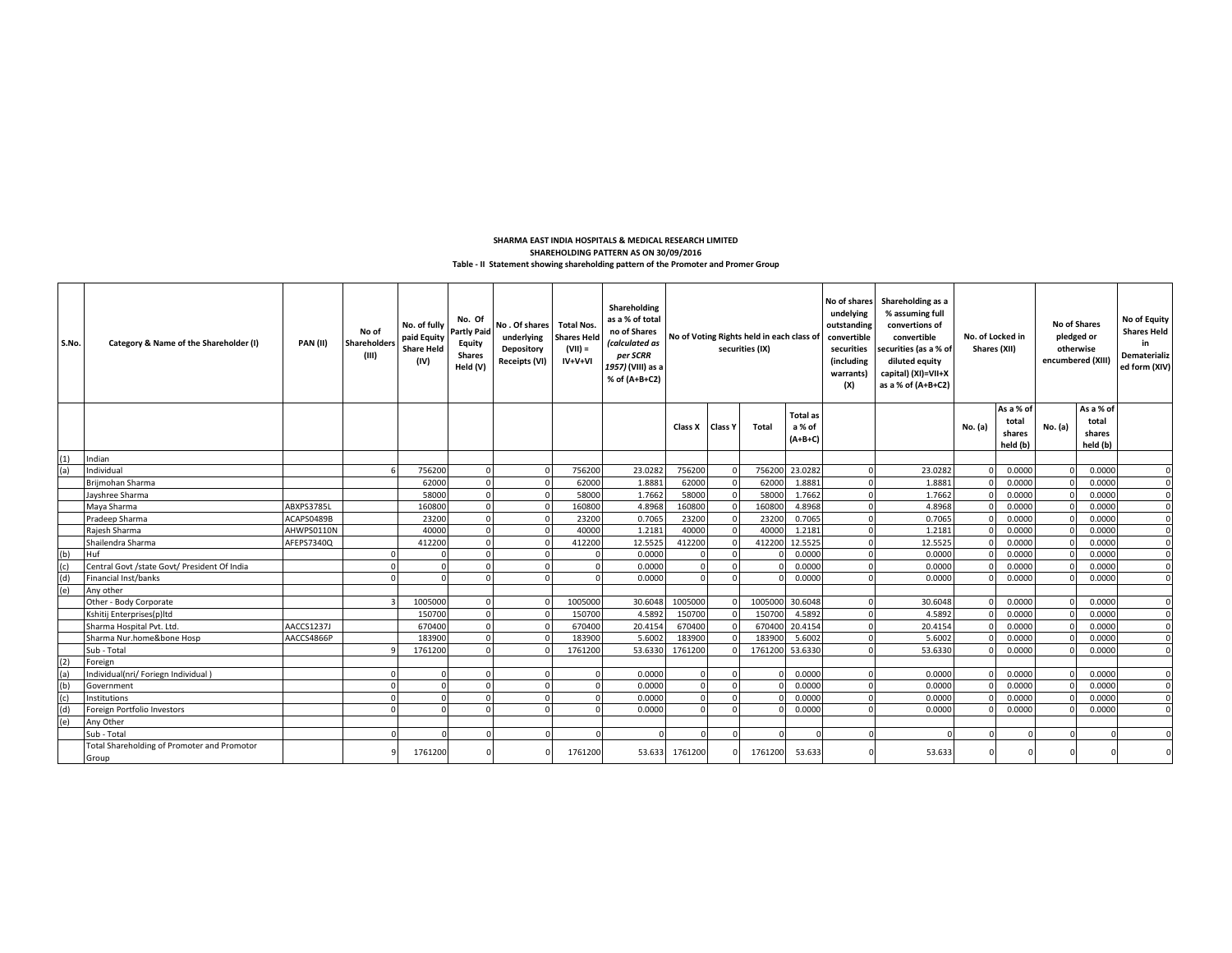## **Table - III Statement showing shareholding pattern of the Public shareholding SHARMA EAST INDIA HOSPITALS & MEDICAL RESEARCH LIMITED SHAREHOLDING PATTERN AS ON 30/09/2016**

| S.No.          | Category & Name of the Shareholder (I)                   | <b>PAN (II)</b> | No of<br>Sharehold<br>ers (III) | No. of<br>fully paid<br><b>Equity</b><br>Share<br>Held (IV) | No. Of<br>Partly<br>Paid<br>Equity<br><b>Shares</b><br>Held (V) | No.Of<br>shares<br>underlying<br><b>Depository</b><br>Receipts<br>(VI) | <b>Total Nos.</b><br><b>Shares Held</b><br>(VII) =<br>IV+V+VI | Shareholding<br>as a % of<br>total no of<br><b>Shares</b><br><i>(calculated</i><br>as per SCRR<br>1957) (VIII)<br>as a % of<br>$(A+B+C2)$ | No of Voting Rights held in each class of<br>securities (IX) |                |              | Shareholding as<br>a % assuming<br>No of shares<br>undelying<br>full convertions<br>outstanding<br>of convertible<br>convertible<br>securities (as a<br>% of diluted<br>securities<br>(including<br>equity capital)<br>(XI)=VII+X as a %<br>warrants) (X)<br>of (A+B+C2) |          | No. of Locked in<br>Shares (XII) |                | No of Shares pledged<br>or otherwise<br>encumbered (XIII) |              | No of<br><b>Equity</b><br><b>Shares</b><br>Held in<br>Demateriali<br>zed form<br>(XIV) |             |
|----------------|----------------------------------------------------------|-----------------|---------------------------------|-------------------------------------------------------------|-----------------------------------------------------------------|------------------------------------------------------------------------|---------------------------------------------------------------|-------------------------------------------------------------------------------------------------------------------------------------------|--------------------------------------------------------------|----------------|--------------|--------------------------------------------------------------------------------------------------------------------------------------------------------------------------------------------------------------------------------------------------------------------------|----------|----------------------------------|----------------|-----------------------------------------------------------|--------------|----------------------------------------------------------------------------------------|-------------|
|                |                                                          |                 |                                 |                                                             |                                                                 |                                                                        |                                                               |                                                                                                                                           | Class X                                                      | <b>Class Y</b> | Total        | Total as a<br>% of<br>$(A+B+C)$                                                                                                                                                                                                                                          |          |                                  | No. (a)        | As a % of<br>total<br>shares                              | No. (a)      | As a % of<br>total<br>shares                                                           |             |
| (1)            | <b>Institutions</b>                                      |                 |                                 |                                                             |                                                                 |                                                                        |                                                               |                                                                                                                                           |                                                              |                |              |                                                                                                                                                                                                                                                                          |          |                                  |                | held (b)                                                  |              | held (b)                                                                               |             |
| (a)            | Mutual Funds                                             |                 |                                 | $\mathbf{0}$                                                |                                                                 |                                                                        | $\Omega$                                                      | 0.0000                                                                                                                                    | $\Omega$                                                     |                | $\Omega$     | 0.0000                                                                                                                                                                                                                                                                   | $\Omega$ | 0.0000                           |                | 0.0000                                                    |              | 0.0000                                                                                 | $\Omega$    |
|                | <b>Venture Capital Funds</b>                             |                 |                                 | $\overline{0}$                                              | $\Omega$                                                        |                                                                        | $\mathbf 0$                                                   | 0.0000                                                                                                                                    | $\Omega$                                                     | $\Omega$       | $\mathbf{0}$ | 0.0000                                                                                                                                                                                                                                                                   | $\Omega$ | 0.0000                           | $\mathbf 0$    | 0.0000                                                    | $\mathbf{0}$ | 0.0000                                                                                 | $\mathbf 0$ |
| $\frac{1}{2}$  | Alternate Investment Funds                               |                 |                                 | $\mathbf 0$                                                 |                                                                 |                                                                        | $\mathbf 0$                                                   | 0.0000                                                                                                                                    | $\Omega$                                                     | $\Omega$       | $\Omega$     | 0.0000                                                                                                                                                                                                                                                                   | $\Omega$ | 0.0000                           |                | 0.0000                                                    | $\Omega$     | 0.0000                                                                                 | $\mathbf 0$ |
| $\overline{d}$ | Foreign Venture Capital Investors                        |                 |                                 | $\mathbf 0$                                                 |                                                                 |                                                                        | $\overline{0}$                                                | 0.0000                                                                                                                                    | $\Omega$                                                     | $\Omega$       | $\mathbf 0$  | 0.0000                                                                                                                                                                                                                                                                   | $\Omega$ | 0.0000                           | $\Omega$       | 0.0000                                                    | $\Omega$     | 0.0000                                                                                 | $\mathbf 0$ |
| (e)            | Foreign Portfolio Investros                              |                 |                                 | $\Omega$                                                    |                                                                 |                                                                        | $\mathbf 0$                                                   | 0.0000                                                                                                                                    | $\Omega$                                                     | $\Omega$       | $\Omega$     | 0.0000                                                                                                                                                                                                                                                                   | $\Omega$ | 0.0000                           | $\Omega$       | 0.0000                                                    | $\Omega$     | 0.0000                                                                                 | $\mathbf 0$ |
| (f)            | Financial Inst/banks                                     |                 |                                 | $\Omega$                                                    |                                                                 |                                                                        | $\mathbf 0$                                                   | 0.0000                                                                                                                                    | $\Omega$                                                     | $\Omega$       | $\mathbf{0}$ | 0.0000                                                                                                                                                                                                                                                                   | $\Omega$ | 0.0000                           | $\Omega$       | 0.0000                                                    | $\mathbf{0}$ | 0.0000                                                                                 | $\mathbf 0$ |
| (g)            | <b>Insurance Companies</b>                               |                 |                                 | $\Omega$                                                    |                                                                 |                                                                        | $\mathbf 0$                                                   | 0.0000                                                                                                                                    | $\Omega$                                                     | $\Omega$       | $\Omega$     | 0.0000                                                                                                                                                                                                                                                                   | $\Omega$ | 0.0000                           |                | 0.0000                                                    | $\Omega$     | 0.0000                                                                                 | $\mathbf 0$ |
| (h)            | Provident Funds/ Pension Fund                            |                 |                                 | $\mathbf 0$                                                 |                                                                 |                                                                        | $\mathbf 0$                                                   | 0.0000                                                                                                                                    | $\Omega$                                                     | $\mathbf 0$    | $\mathbf{0}$ | 0.0000                                                                                                                                                                                                                                                                   | $\Omega$ | 0.0000                           | $\overline{0}$ | 0.0000                                                    | $\mathsf 0$  | 0.0000                                                                                 | $\mathbf 0$ |
| (i)            | Any other                                                |                 |                                 |                                                             |                                                                 |                                                                        |                                                               |                                                                                                                                           |                                                              |                |              |                                                                                                                                                                                                                                                                          |          |                                  |                |                                                           |              |                                                                                        |             |
|                | Sub-total (B)(1)                                         |                 | $\Omega$                        | $\Omega$                                                    | $\Omega$                                                        |                                                                        | $\mathbf 0$                                                   | 0.0000                                                                                                                                    | $\Omega$                                                     | $\Omega$       | $\mathbf{0}$ | 0.0000                                                                                                                                                                                                                                                                   | $\Omega$ | 0.0000                           | $\Omega$       | 0.0000                                                    | $\mathbf 0$  | 0.0000                                                                                 | $\mathbf 0$ |
| (2)            | Central Govt /state Govt/ President Of India             |                 | $\Omega$                        | $\Omega$                                                    | $\Omega$                                                        |                                                                        | $\mathbf 0$                                                   | 0.0000                                                                                                                                    | $\Omega$                                                     | $\Omega$       | $\mathbf{0}$ | 0.0000                                                                                                                                                                                                                                                                   | $\Omega$ | 0.0000                           |                | 0.0000                                                    | $\Omega$     | 0.0000                                                                                 | $\Omega$    |
|                | Sub-total (B)(2)                                         |                 |                                 | $\Omega$                                                    | $\Omega$                                                        |                                                                        | $\mathbf 0$                                                   | 0.0000                                                                                                                                    | $\Omega$                                                     | $\Omega$       | $\Omega$     | 0.0000                                                                                                                                                                                                                                                                   | $\Omega$ | 0.0000                           | $\Omega$       | 0.0000                                                    | $\mathbf 0$  | 0.0000                                                                                 | $\mathbf 0$ |
| (3)            | Non-institutions                                         |                 |                                 |                                                             |                                                                 |                                                                        |                                                               |                                                                                                                                           |                                                              |                |              |                                                                                                                                                                                                                                                                          |          |                                  |                |                                                           |              |                                                                                        |             |
| (a)            | (i) Individual-Holding Nom. Val. upto Rs.2 lakhs         |                 | 3683                            | 823400                                                      | $\Omega$                                                        | $\Omega$                                                               | 823400                                                        | 25.0746                                                                                                                                   | 823400                                                       | $\mathbf 0$    | 823400       | 25.0746                                                                                                                                                                                                                                                                  | $\Omega$ | 25.0746                          | $\mathbf 0$    | 0.0000                                                    | $\mathbf 0$  | 0.0000                                                                                 | 30800       |
|                | ii) Individual-Holding Nom. Val. greater then Rs.2 lakhs |                 |                                 | 276800                                                      | $\Omega$                                                        | $\Omega$                                                               | 276800                                                        | 8.4293                                                                                                                                    | 276800                                                       | $\Omega$       | 276800       | 8.4293                                                                                                                                                                                                                                                                   | $\Omega$ | 8.4293                           |                | 0.0000                                                    | $\Omega$     | 0.0000                                                                                 | $\mathbf 0$ |
|                | Ashok Kumar Jain                                         |                 |                                 | 35500                                                       | $\Omega$                                                        | $\Omega$                                                               | 35500                                                         | 1.081                                                                                                                                     | 35500                                                        | $\Omega$       | 35500        | 1.0811                                                                                                                                                                                                                                                                   | $\Omega$ | 1.0811                           | $\Omega$       | 0.0000                                                    | $\mathbf 0$  | 0.0000                                                                                 | $\mathbf 0$ |
|                | Lata Sharma                                              |                 |                                 | 40000                                                       | $\Omega$                                                        | $\Omega$                                                               | 40000                                                         | 1.2181                                                                                                                                    | 40000                                                        | $\mathbf 0$    | 40000        | 1.2181                                                                                                                                                                                                                                                                   | $\Omega$ | 1.2181                           |                | 0.0000                                                    | $\Omega$     | 0.0000                                                                                 | $\mathbf 0$ |
|                | Madhulika Sharma                                         |                 |                                 | 83800                                                       | $\Omega$                                                        | $\Omega$                                                               | 83800                                                         | 2.5519                                                                                                                                    | 83800                                                        | $\mathbf 0$    | 83800        | 2.5519                                                                                                                                                                                                                                                                   | $\Omega$ | 2.5519                           | $\mathbf 0$    | 0.0000                                                    | $\mathsf 0$  | 0.0000                                                                                 | $\mathbf 0$ |
|                | Manisha Agarwal                                          |                 |                                 | 60000                                                       | $\Omega$                                                        | $\Omega$                                                               | 60000                                                         | 1.8272                                                                                                                                    | 60000                                                        | $\mathbf 0$    | 60000        | 1.8272                                                                                                                                                                                                                                                                   | $\Omega$ | 1.8272                           | $\Omega$       | 0.0000                                                    | $\mathbf 0$  | 0.0000                                                                                 | $\mathbf 0$ |
|                | Subhash Jain                                             |                 |                                 | 35500                                                       |                                                                 | $\Omega$                                                               | 35500                                                         | 1.0811                                                                                                                                    | 35500                                                        | $\Omega$       | 35500        | 1.0811                                                                                                                                                                                                                                                                   | $\Omega$ | 1.0811                           | $\Omega$       | 0.0000                                                    | $\Omega$     | 0.0000                                                                                 | $\mathbf 0$ |
| (b)            | Nbfc Registered With Rbi                                 |                 |                                 | $\Omega$                                                    |                                                                 | $\Omega$                                                               | $\Omega$                                                      | 0.0000                                                                                                                                    | <sup>0</sup>                                                 | $\Omega$       | $\Omega$     | 0.0000                                                                                                                                                                                                                                                                   | $\Omega$ | 0.0000                           |                | 0.0000                                                    |              | 0.0000                                                                                 | $\mathbf 0$ |
| (c)            | <b>Employees Trust</b>                                   |                 |                                 | $\Omega$                                                    |                                                                 |                                                                        | $\Omega$                                                      | 0.0000                                                                                                                                    | $\Omega$                                                     |                | $\Omega$     | 0.0000                                                                                                                                                                                                                                                                   |          | 0.0000                           |                | 0.000C                                                    |              | 0.0000                                                                                 | $\Omega$    |
| (d)            | <b>Overseas Depository Holding DRs</b>                   |                 |                                 | $\Omega$                                                    |                                                                 |                                                                        | $\Omega$                                                      | 0.0000                                                                                                                                    |                                                              |                | $\Omega$     | 0.0000                                                                                                                                                                                                                                                                   |          | 0.0000                           |                | 0.0000                                                    |              | 0.0000                                                                                 | $\Omega$    |
| (e)            | Any Other                                                |                 |                                 |                                                             |                                                                 |                                                                        |                                                               |                                                                                                                                           |                                                              |                |              |                                                                                                                                                                                                                                                                          |          |                                  |                |                                                           |              |                                                                                        |             |
|                | Other - Body Corp                                        |                 |                                 | 422400                                                      |                                                                 |                                                                        | 422400                                                        | 12.8631                                                                                                                                   | 422400                                                       |                | 422400       | 12.8631                                                                                                                                                                                                                                                                  | $\Omega$ | 12.8631                          |                | 0.0000                                                    |              | 0.0000                                                                                 | 500         |
|                | Ganpati Plast Fab Ltd.                                   |                 |                                 | 290900                                                      |                                                                 |                                                                        | 290900                                                        | 8.8586                                                                                                                                    | 290900                                                       |                | 290900       | 8.8586                                                                                                                                                                                                                                                                   | $\Omega$ | 8.8586                           |                | 0.0000                                                    |              | 0.0000                                                                                 | $\mathbf 0$ |
|                | T.c.i.bhoruka Project Ltd                                |                 |                                 | 100000                                                      | $\Omega$                                                        |                                                                        | 100000                                                        | 3.0453                                                                                                                                    | 100000                                                       |                | 100000       | 3.0453                                                                                                                                                                                                                                                                   | $\Omega$ | 3.0453                           |                | 0.0000                                                    |              | 0.000C                                                                                 | $\Omega$    |
|                | Sub-total (B)(3)                                         |                 | 3697                            | 1522600                                                     |                                                                 |                                                                        | 1522600                                                       | 46.3670                                                                                                                                   | 1522600                                                      |                | 1522600      | 46.3670                                                                                                                                                                                                                                                                  | $\Omega$ | 46.3670                          |                | 0.0000                                                    |              | 0.000C                                                                                 | 31300       |
|                | <b>Total Public Shareholding</b>                         |                 | 3697                            | 1522600                                                     |                                                                 |                                                                        | 1522600                                                       | 46.3670                                                                                                                                   | 1522600                                                      |                | 1522600      | 46.3670                                                                                                                                                                                                                                                                  | $\Omega$ | 46.3670                          |                | 0.0000                                                    |              | 0.0000                                                                                 | 31300       |
|                |                                                          |                 |                                 |                                                             |                                                                 |                                                                        |                                                               |                                                                                                                                           |                                                              |                |              |                                                                                                                                                                                                                                                                          |          |                                  |                |                                                           |              |                                                                                        |             |
|                |                                                          |                 |                                 |                                                             |                                                                 |                                                                        |                                                               |                                                                                                                                           |                                                              |                |              |                                                                                                                                                                                                                                                                          |          |                                  |                |                                                           |              |                                                                                        |             |
|                |                                                          |                 |                                 |                                                             |                                                                 |                                                                        |                                                               |                                                                                                                                           |                                                              |                |              |                                                                                                                                                                                                                                                                          |          |                                  |                |                                                           |              |                                                                                        |             |
|                |                                                          |                 |                                 |                                                             |                                                                 |                                                                        |                                                               |                                                                                                                                           |                                                              |                |              |                                                                                                                                                                                                                                                                          |          |                                  |                |                                                           |              |                                                                                        |             |
|                |                                                          |                 |                                 |                                                             |                                                                 |                                                                        |                                                               |                                                                                                                                           |                                                              |                |              |                                                                                                                                                                                                                                                                          |          |                                  |                |                                                           |              |                                                                                        |             |
|                |                                                          |                 |                                 |                                                             |                                                                 |                                                                        |                                                               |                                                                                                                                           |                                                              |                |              |                                                                                                                                                                                                                                                                          |          |                                  |                |                                                           |              |                                                                                        |             |
|                |                                                          |                 |                                 |                                                             |                                                                 |                                                                        |                                                               |                                                                                                                                           |                                                              |                |              |                                                                                                                                                                                                                                                                          |          |                                  |                |                                                           |              |                                                                                        |             |